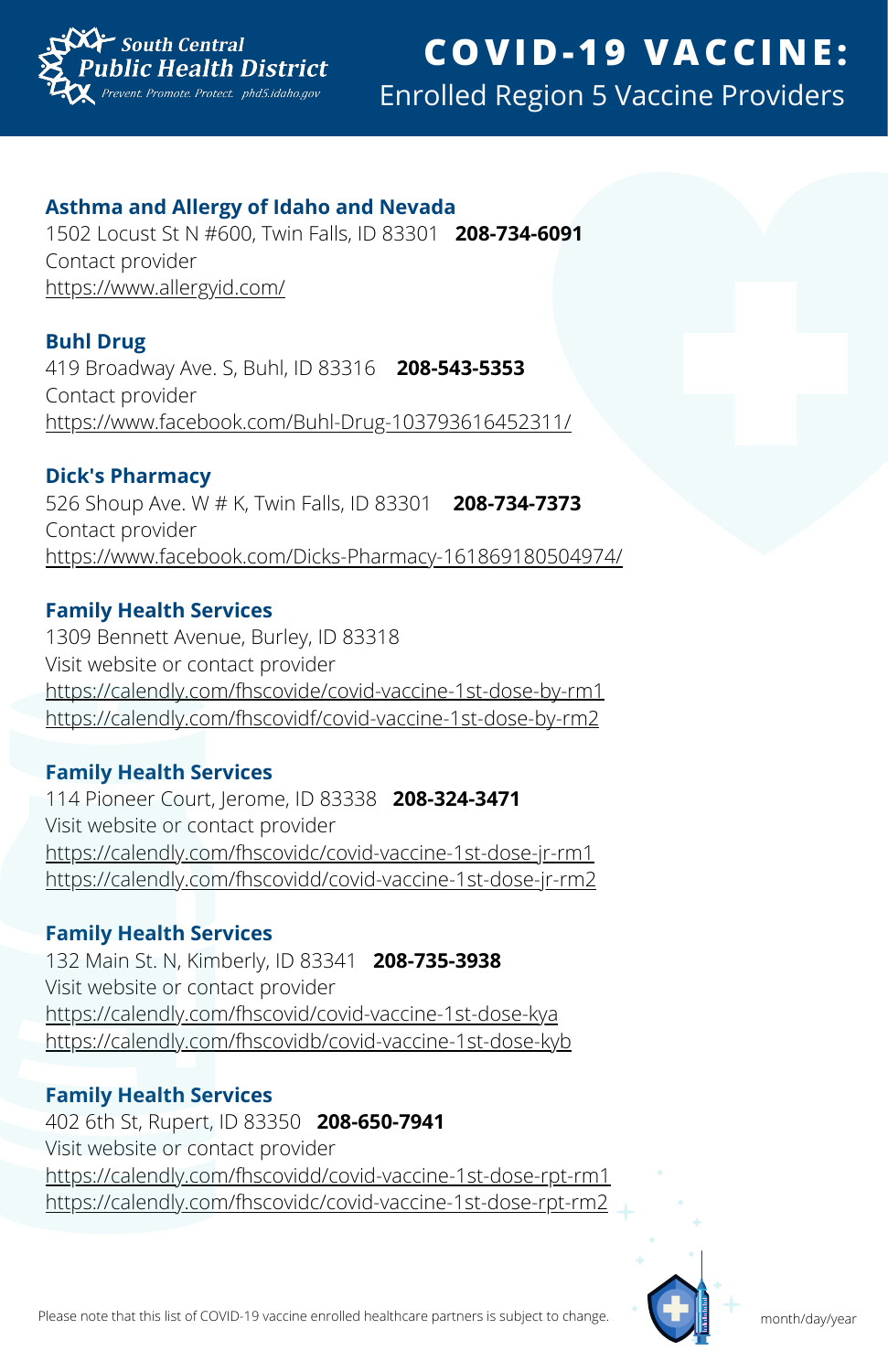

## **Family Health Services**

388 Martin St., Twin Falls, ID 83301 **208-734-0451** Visit website or contact provider <https://calendly.com/fhscovid/covid-vaccine-1st-dose> <https://calendly.com/fhscovidb/covid-vaccine-1st-dose-hall-b> <https://calendly.com/fhscovidc/covid-vaccine-1st-dose-hall-c> <https://calendly.com/fhscovidd/covid-vaccine-1st-dose-hall-d>

#### **Fred Meyer Pharmacy**

705 Blue Lakes Blvd N, Twin Falls, ID 83301 **208-736-5373** Visit website or contact provider; Sign up process is through scheduling tool. <https://www.fredmeyer.com/i/coronavirus-update/vaccine>

#### **Frontier Pediatric Partners**

1502 Locust St N #700, Twin Falls, ID 83301 **208-595-5095** Visit website or contact provider; Individuals can call or text our main number to schedule. <https://frontierpediatrics.com/>

## **Gooding Pharmacy**

414 Main St., Gooding, ID 83330 **208-934-4000** Visit website or contact provider; Please visit provider's website for COVID-19 clinic schedule and intake forms. <https://www.goodingpharmacy.com/>

## **Kurt's Pharmacy**

1203 Filer Ave. E., Twin Falls, ID 83301 **208-734-8177** Contact provider; M-F: 9am-7pm [https://stores.hallmark.com/id/twinfalls/kurts-pharmacy-twinfalls-id-040450.html?](https://stores.hallmark.com/id/twinfalls/kurts-pharmacy-twinfalls-id-040450.html?mc=T_P_G_NA_NA_ED_NA_GC_RIO-local) mc=T\_P\_G\_NA\_NA\_ED\_NA\_GC\_RIO-local

## **Luke's Family Pharmacy**

101 S Main St., Hailey, ID 83333 **208-788-4970** Contact provider; Visit website to fill out form and schedule an appointment. <https://lukespharmacy.com/>

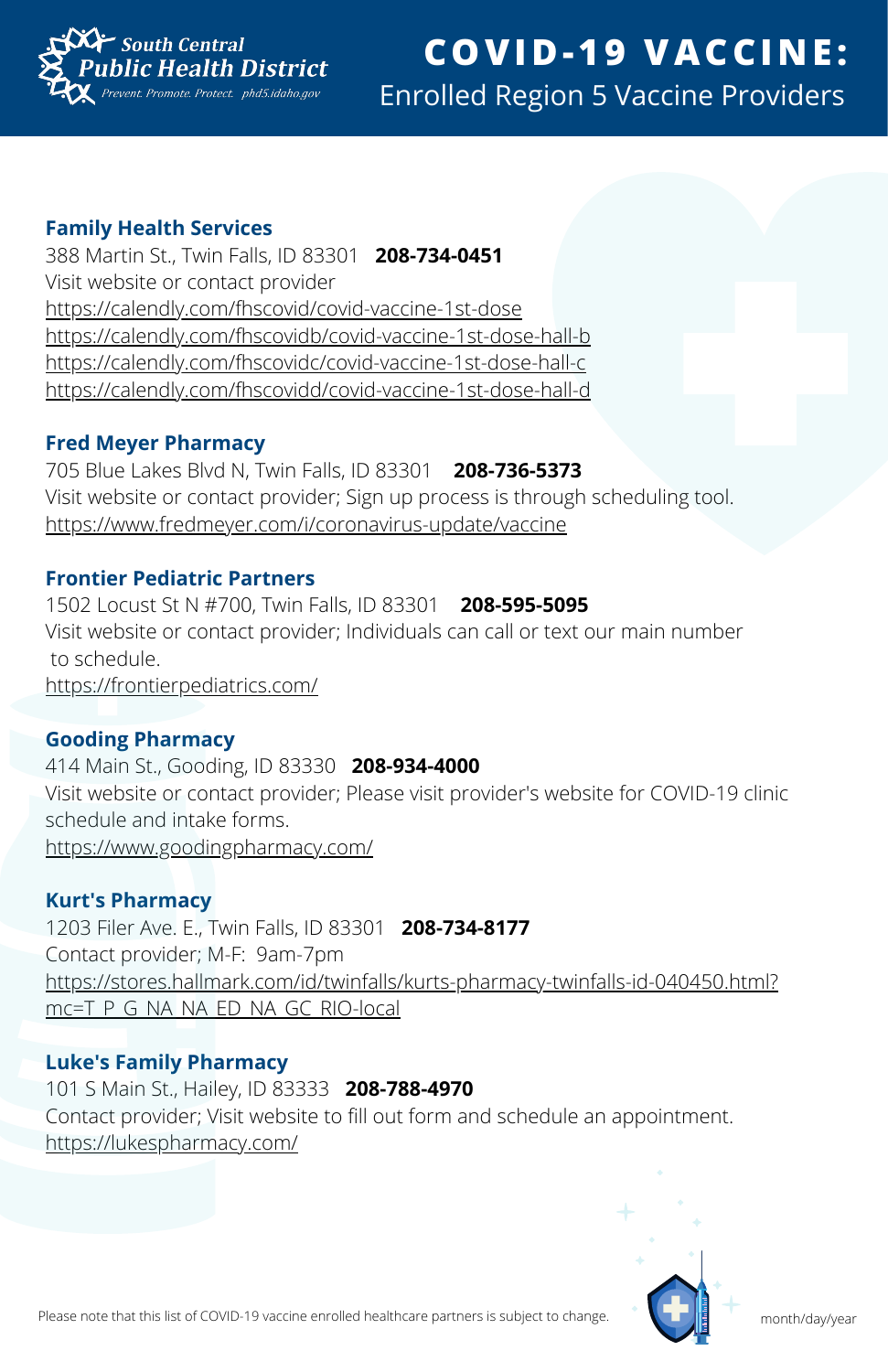

#### **Minidoka Memoria Hospital**

1224 8th St., Rupert, ID 83350 **208-436-0481** Contact provider <https://minidokamemorial.com/>

#### **North Canyon Medical Center**

267 N. Canyon Dr., Gooding, ID 83330 **208-934-4433** Contact provider; Visit website or contact provider <https://www.northcanyon.org/>

#### **R and R Pharmacy**

133 West Ave. A, Jerome, ID 83338 **208-324-3784** Contact provider; Please visit provider's website for COVID-19 clinic schedule and intake forms. <https://www.randrpharmacy.com/>

#### **R and R Pharmacy**

2392 Addison Ave. E., Twin Falls, ID 83301 **208-933-2050** Contact provider; Please visit provider's website for COVID-19 clinic schedule and intake forms. <https://www.randrpharmacy.com/>

#### **Dr. Ricardo Delgado, MD**

333 S Main St. #108, Ketchum, ID 83340 **208-726-9361** Contact provider; Only providing vaccine for current eligible patients. <https://www.ricardodelgadomd.com/>

#### **Ridley's Pharmacy**

1427 Main St., Gooding, ID 83330 **208-934-4709** Contact provider <https://shopridleys.com/home.php>

**Ridley's Pharmacy** 705 E US Highway 30, Buhl, ID 83644 **208-543-9944** Contact provider <https://shopridleys.com/home.php>

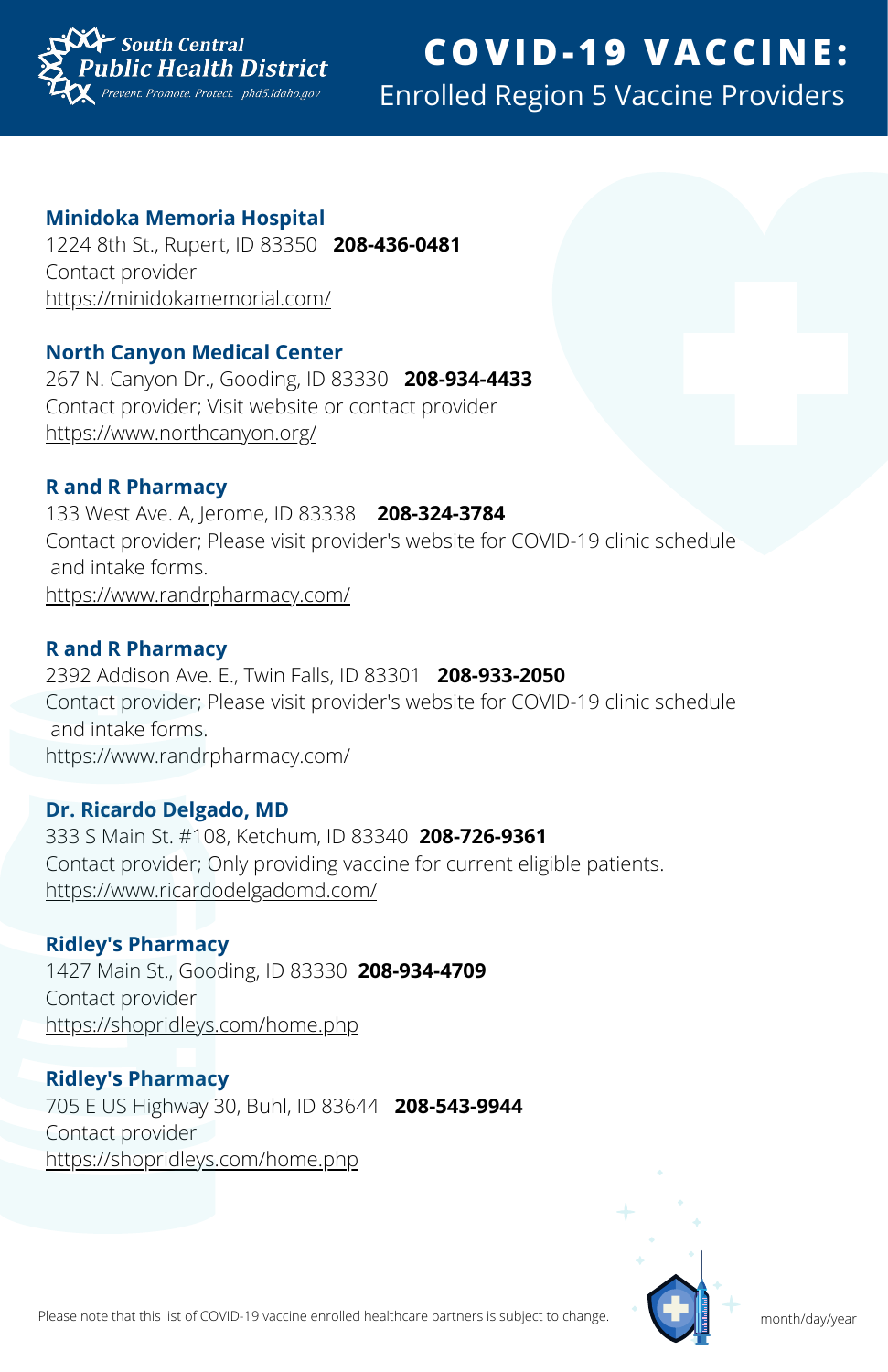

**Ridley's Pharmacy**

310 Oneida St., Rupert, ID 83350 **208-436-1200** Contact provider <https://shopridleys.com/home.php>

#### **Sawtooth Surgery Center**

115 Falls Ave. W., Twin Falls, ID 83301 **208-733-1662** Contact provider; Sign up via PrepMod or contact provider. <http://sawtoothsurgery.com/>

#### **Shoshone Family Medical Center**

113 S Apple St., Shoshone, ID 83352 **208-886-2224** Contact provider <http://shoshone-family-medical-center.com/>

#### **Smith's Pharmacy**

937 E Main St., Burley, ID 83318 **208-678-3286** Contact provider; Schedule through provider's website or toll-free line 1-866-211-5320. <https://www.smithsfoodanddrug.com/i/coronavirus-update/vaccine>

#### **South Central Public Health**

117 E Ash St., Bellevue, ID 83313 **208-788-4335** Thu-Fri: 9am-4pm; Contact provider for scheduling instructions. <https://www.phd5.idaho.gov/>

## **South Central Public Health**

1020 Washington St. N, Twin Falls, ID 83301 **208-737-5900** M-F: 8am-5pm; Contact provider <https://www.phd5.idaho.gov/>

## **St. Luke's Magic Valley Medical Center**

801 Pole Line Rd. W., Twin Falls, ID 83301 Visit provider website for instructions. [https://www.stlukesonline.org/health-services/service-groups/covid-resources/covid](https://www.stlukesonline.org/health-services/service-groups/covid-resources/covid-vaccine-information)vaccine-information